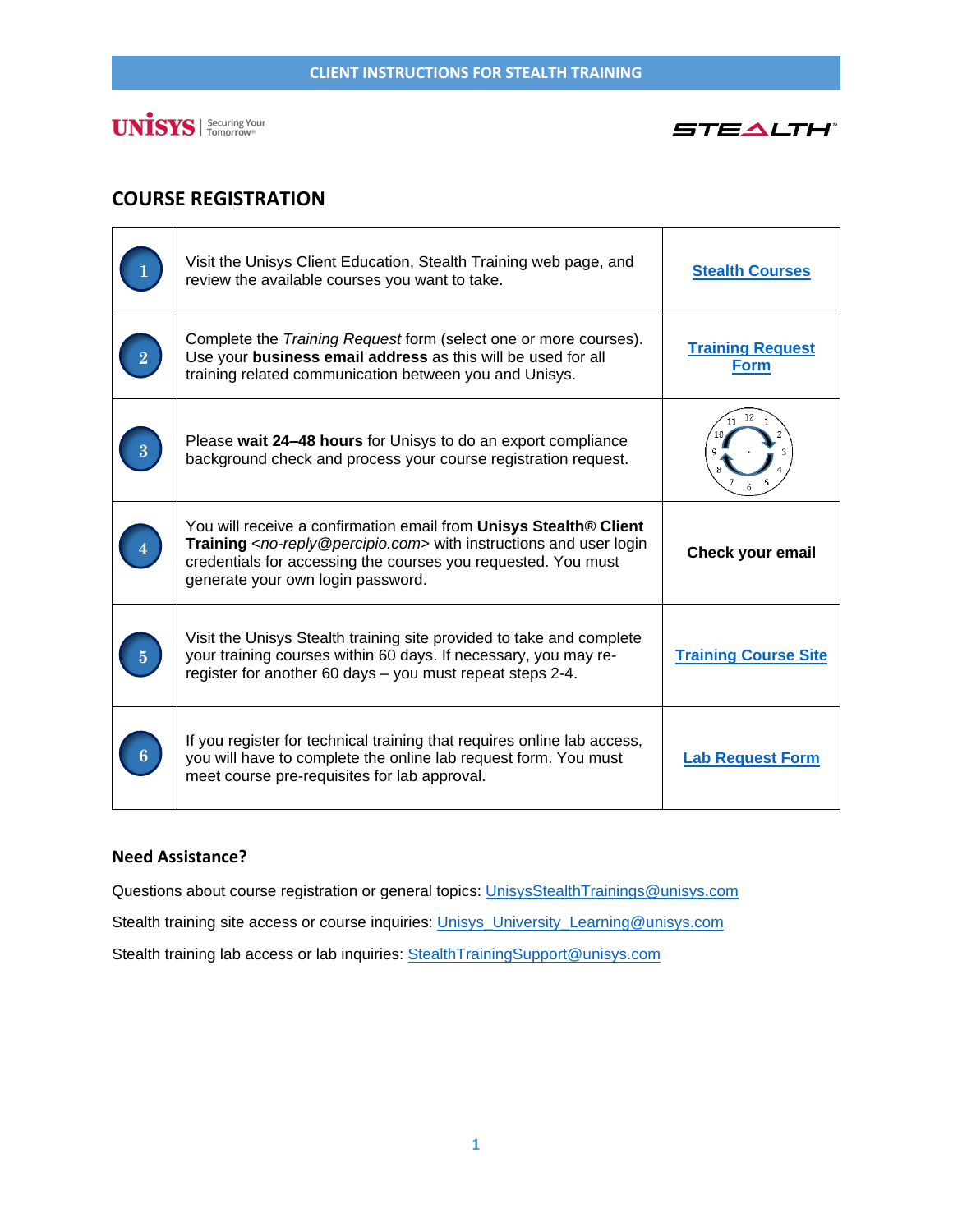## **STEALTH TRAINING SITE**

### **ACCESSING YOUR COURSES**

1. Upon approval of your course registration, you will receive an email (facsimile below) with how to access the Stealth training site.

| You have received this message because you have been given access to the<br>Percipio learning platform providing Unisys Stealth® training.<br>Courses are available for 60 days after you receive your registration e-mail. If<br>your registration has expired, you must send an email to the<br>UnisysStealthTrainin@unisys.com mailbox to re-register and renew your |  |
|-------------------------------------------------------------------------------------------------------------------------------------------------------------------------------------------------------------------------------------------------------------------------------------------------------------------------------------------------------------------------|--|
|                                                                                                                                                                                                                                                                                                                                                                         |  |
|                                                                                                                                                                                                                                                                                                                                                                         |  |
| access.                                                                                                                                                                                                                                                                                                                                                                 |  |
| Please log in at:                                                                                                                                                                                                                                                                                                                                                       |  |
| unisys_stealth.percipio.com                                                                                                                                                                                                                                                                                                                                             |  |
| Username:                                                                                                                                                                                                                                                                                                                                                               |  |
| Site Name (for mobile app): unisys_stealth                                                                                                                                                                                                                                                                                                                              |  |

2. The first login will require you to set your own password.

| Welcome to Percipio! We're happy to see<br>you. Before you start learning, create a<br>password for your account. |   |  |
|-------------------------------------------------------------------------------------------------------------------|---|--|
| New password *                                                                                                    |   |  |
|                                                                                                                   | H |  |
| At least 8 characters                                                                                             |   |  |
| Lower case letters (a-z)                                                                                          |   |  |
| Upper case letters (A-Z)                                                                                          |   |  |
| Numbers (0-9)                                                                                                     |   |  |
| Confirm new password *                                                                                            |   |  |
|                                                                                                                   | Ю |  |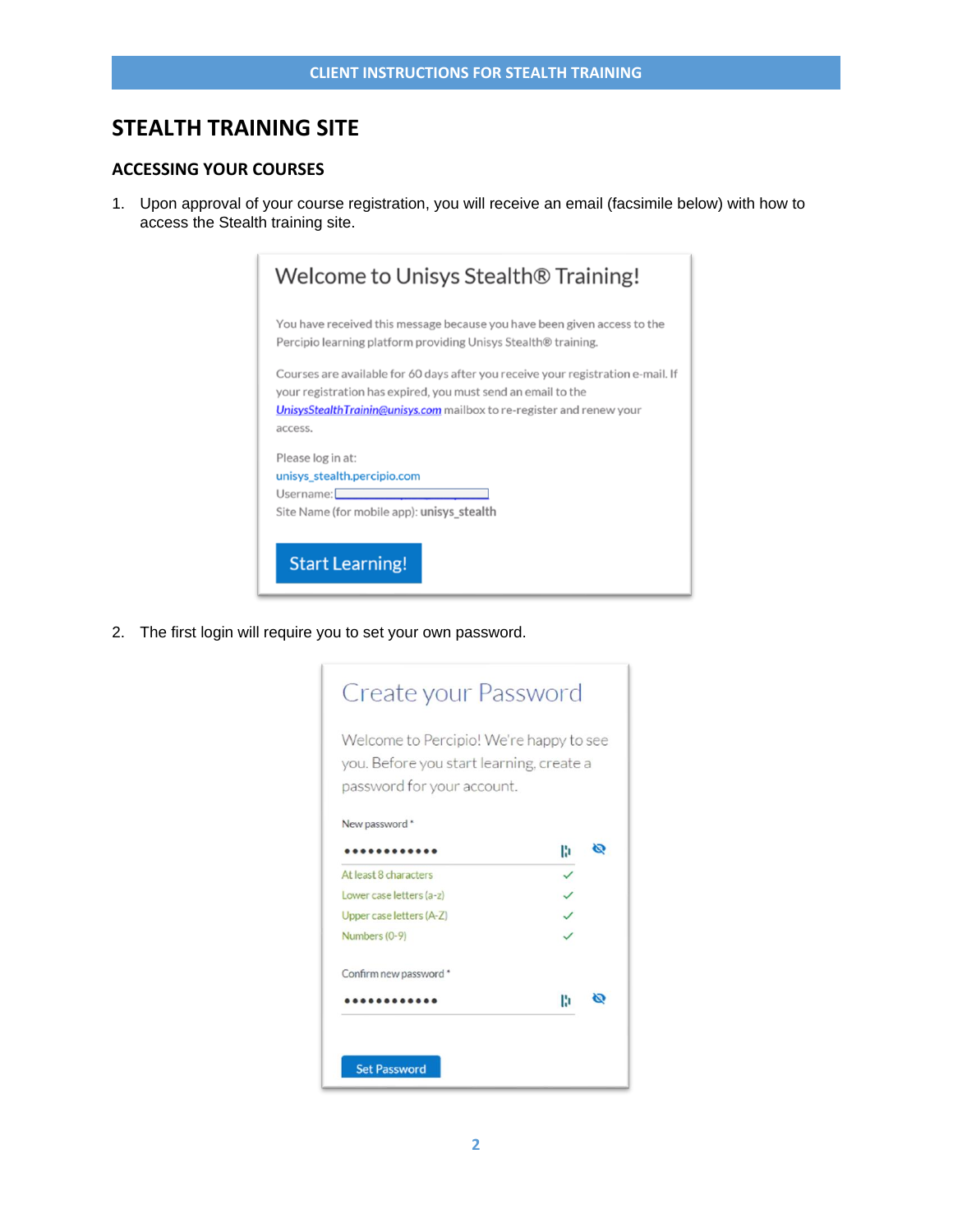3. You will then be prompted to login (use your registered business email) and click **Next**.



4. Enter your password and click **Login**.

| <br>.<br>$\sim$ $\sim$  |  |
|-------------------------|--|
|                         |  |
| <b>Forgot Password?</b> |  |
|                         |  |
| Login                   |  |

5. Next, you'll be able to establish your skills listing on your home page. Select *Stealth Courseware* and click **Next**. (*Note: Welcome to Percipio content is not available on this site.*)

| What skills would you like to build?<br>Choose a few skills you want to improve, and we'll give you recommendations to get started. Three is usually enough for<br>good results. You can change your selections later. |
|------------------------------------------------------------------------------------------------------------------------------------------------------------------------------------------------------------------------|
| <b>Stealth Courseware</b><br>Welcome to Percipio                                                                                                                                                                       |
|                                                                                                                                                                                                                        |
| Next >                                                                                                                                                                                                                 |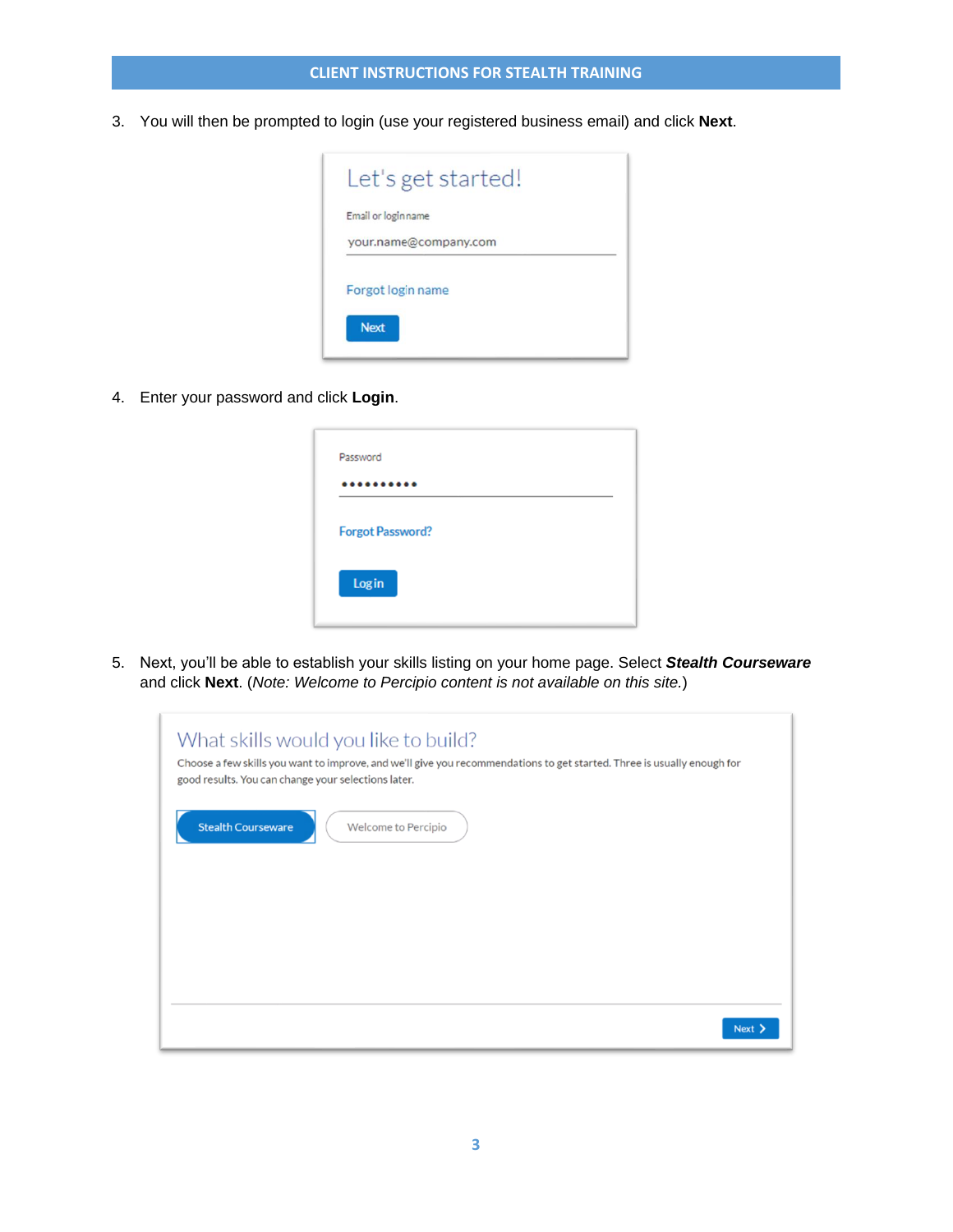- 6. Select a **subject area** and click **Next**. You may have more than one option dependent on what courses you registered for online.
- 7. You may select any course visible on your home page (from the skill areas selected previously) to get started or at the top-left of the home page, click on **Library** menu, then select **Stealth Courseware**.



- a. If you registered for Stealth Introductory courses, select *Stealth v5 Introductory*.
- b. If you registered for any Stealth Technical course, select *Stealth v5 Technical Training*.

*Note: If you did not register for any Stealth Technical course, you will only see the library option for the Stealth v5 Introductory courses*.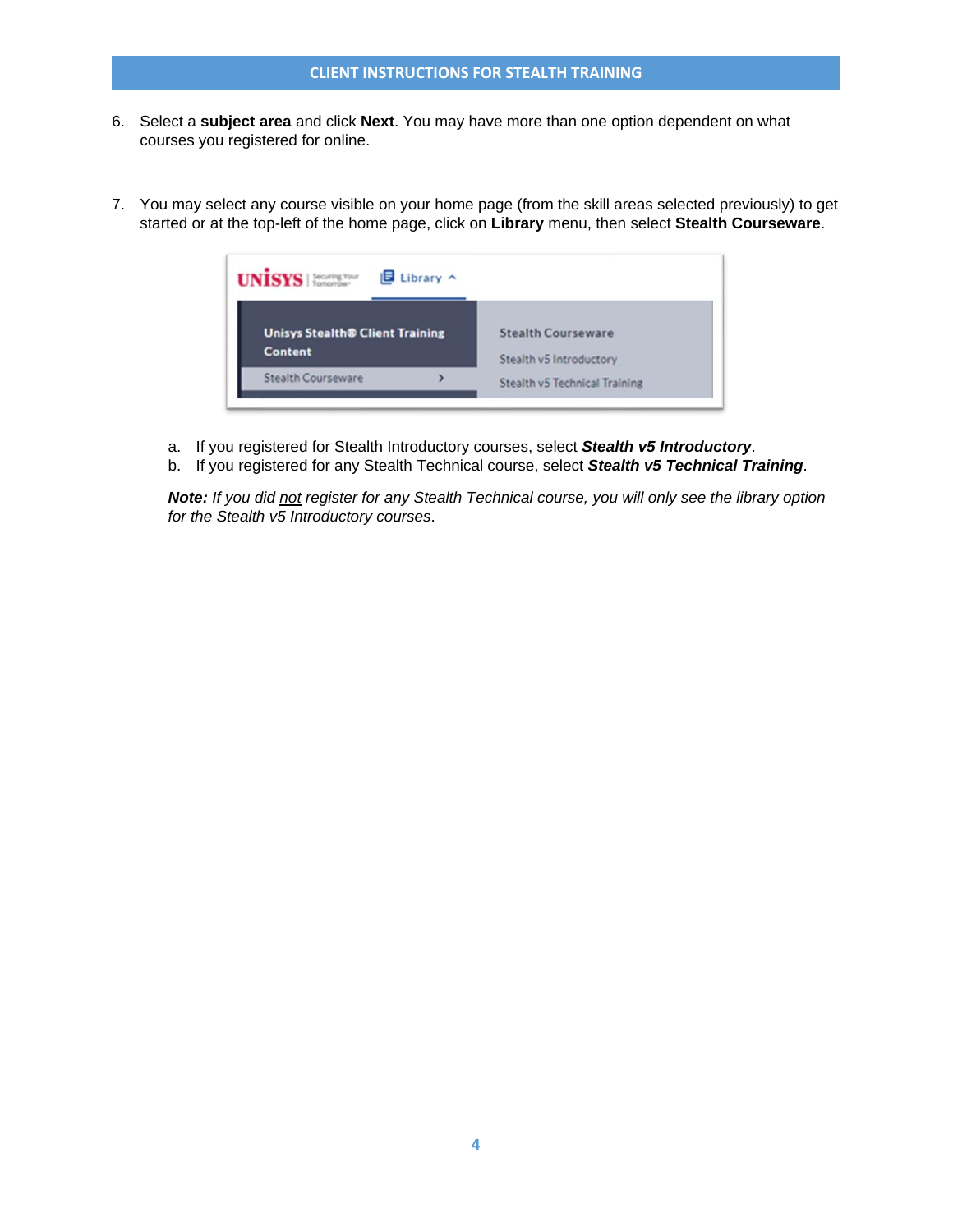### **COMPLETING A COURSE**

1. If you selected the *Stealth v5 Introductory* library option, you would see the following course categories:



If you selected the *Stealth v5 Technical Training* library option, you may see any of the following courses and certifications (this is dependent on what technical training you are registered for – not all courses are shown below):

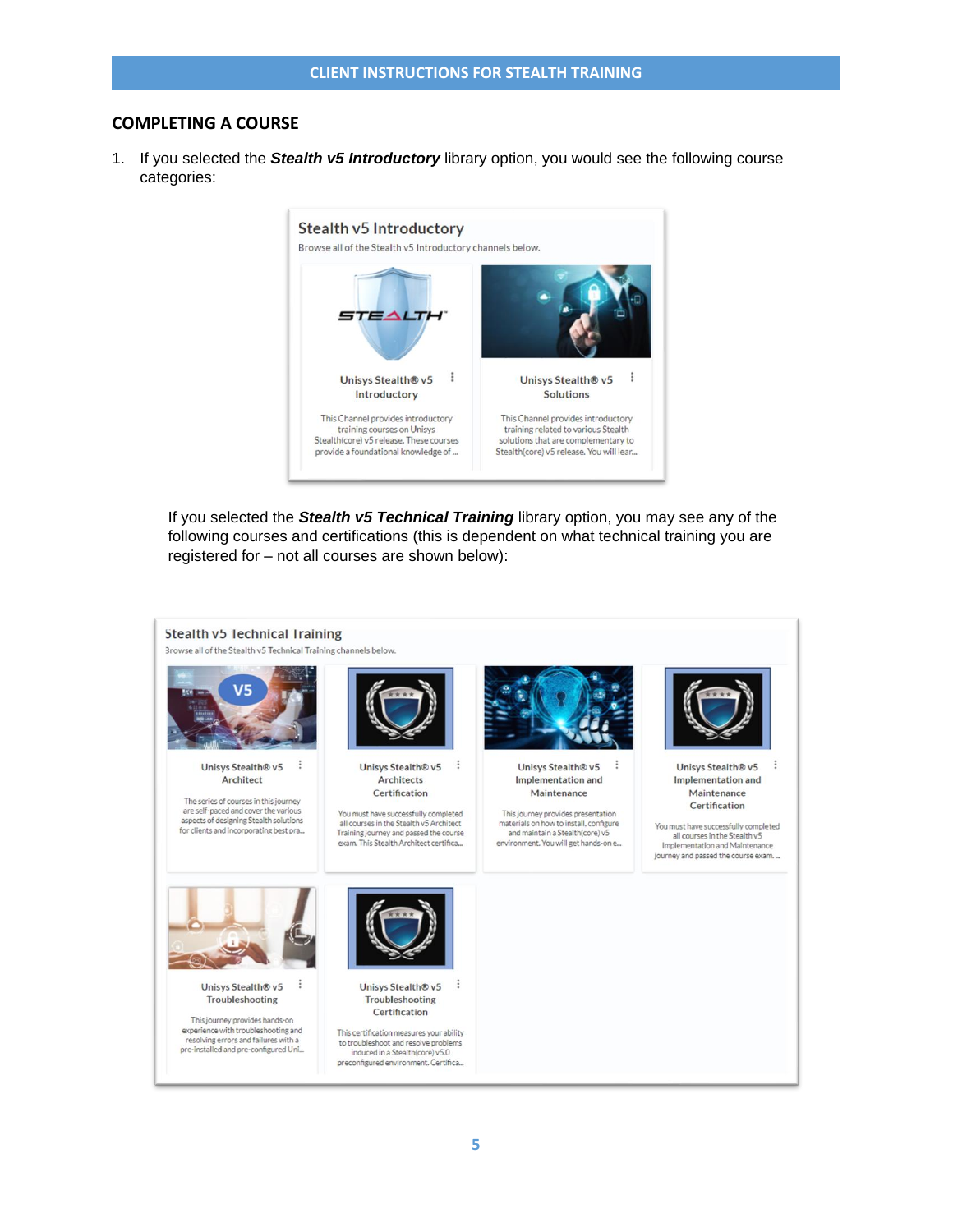### **CLIENT INSTRUCTIONS FOR STEALTH TRAINING**

- 2. For *Stealth Introductory* courses, click on the appropriate course category icon.
- 3. To launch a course, click on the course title or *Watch* link.
- 4. To complete a course, you must either view the course in its entirety or pass its assessment.

|                                                                                                                   |                                                     | <b>Course Title</b><br>(click to launch)                                                                                                                                                                                                                                               |                                |                 |  |
|-------------------------------------------------------------------------------------------------------------------|-----------------------------------------------------|----------------------------------------------------------------------------------------------------------------------------------------------------------------------------------------------------------------------------------------------------------------------------------------|--------------------------------|-----------------|--|
| <b>Components of Stealth(core) Solution</b>                                                                       |                                                     |                                                                                                                                                                                                                                                                                        |                                |                 |  |
| <b>Management Server</b>                                                                                          | Clear Text<br>Endpoints                             |                                                                                                                                                                                                                                                                                        | Unisys Stealth® v5.0 - 101     | Ď               |  |
| <b>Authorization Service</b>                                                                                      |                                                     | <b>COURSE</b><br>2 <sub>h</sub>                                                                                                                                                                                                                                                        | Unisys Stealth Client Training |                 |  |
| Certificates                                                                                                      |                                                     |                                                                                                                                                                                                                                                                                        |                                |                 |  |
| <b>Stealth Endpoints</b>                                                                                          | <b>SVG</b>                                          | This course provides an entry-level overview of Unisys Stealth v5.0. This course assumes you have no prior knoweldge or training<br>Smart<br>Wire<br>with previous Stealth releases. In this course, you will learn about the main features, installation, hardware/software requireme |                                |                 |  |
| <b>Secure Virtual Gateway</b><br>and Smart Wire                                                                   |                                                     | <b>View More</b>                                                                                                                                                                                                                                                                       |                                |                 |  |
| · Optional, supports non-Stealth (clear text)<br>endpoints participation in COIs<br>· Physical or virtual machine | Tuenstualcess<br>Auth Server<br>Management<br>Sener | Not Started                                                                                                                                                                                                                                                                            |                                | Watch           |  |
| See Secure Virtual Gateway 101 and Stealth Smart<br>Wire 101 training courses to learn more.                      | Sheatth<br>Endpoints                                |                                                                                                                                                                                                                                                                                        |                                |                 |  |
|                                                                                                                   |                                                     | <b>Status (Not Started,</b><br><b>Started or Completed</b>                                                                                                                                                                                                                             |                                | click to launch |  |

- 5. For *Stealth Technical* courses, click on the appropriate course or certification category icon.
- 6. For an applicable track, click on **Explore** link, then launch the available course content (see step 4).
- 7. Round status indicators will display your current progress for each track and overall journey completion.

# 的 Unisys Stealth® v5 Implementation and Maintenance

This journey provides presentation materials on how to install, configure and maintain a Stealth(core) v5 environment. You will get hands-on experience with installing and operating Stealth(core) v5 implementation. You must complete all sections, all lab exercises and pass the course ex. View More  $\vee$ 

 $\bullet$  7 items | 17h

### **Tracks**



### Introduction

This section provides introductory information on how to complete this series of courses and labs.

Explore 2 1 item 15m



#### Management Server Installation and Configuration In this section you will learn how to install and prepare the Stealth Management Server.

Explore 2 1 item 2h 30m